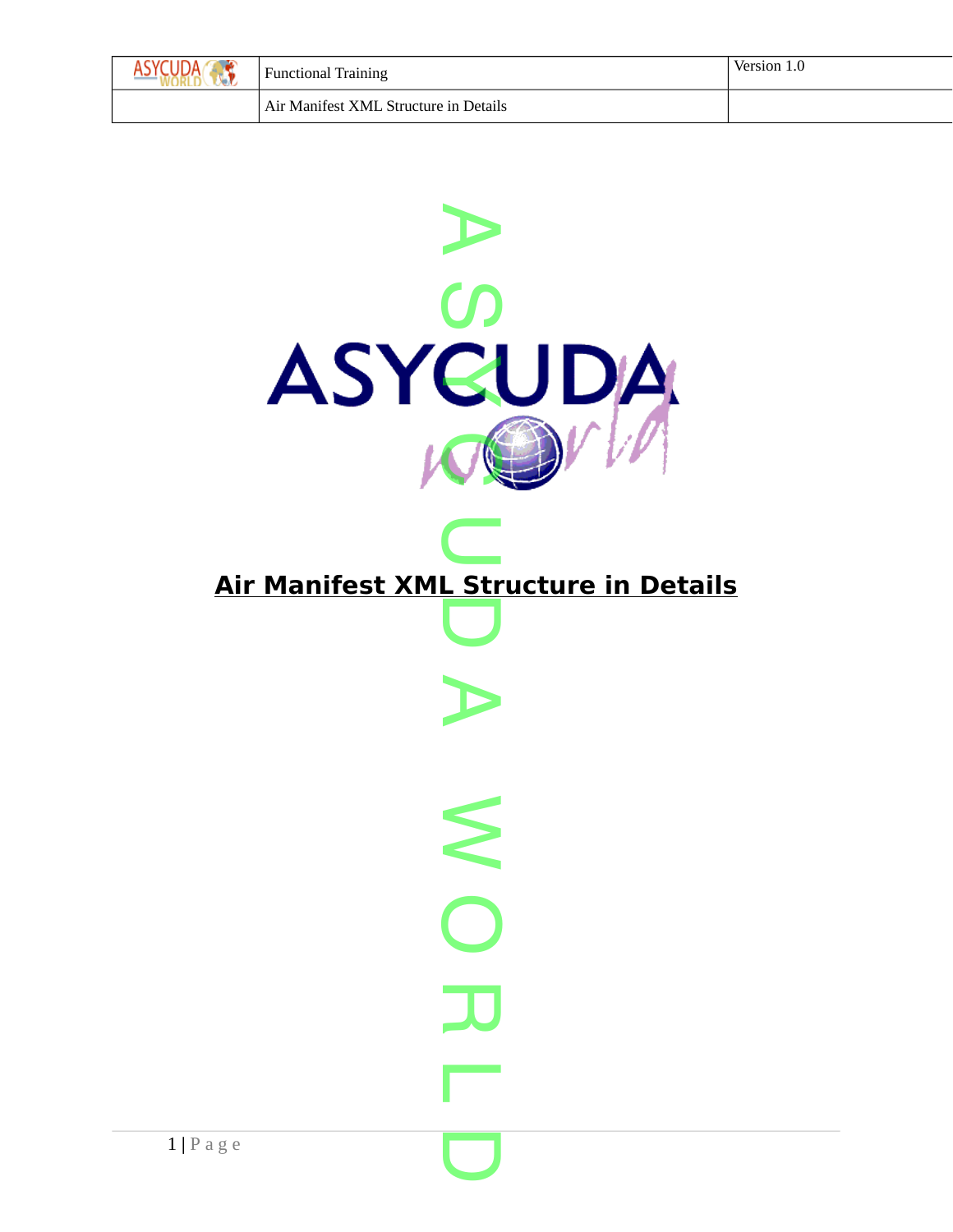| JД | <b>Functional Training</b>            | Version 1.0 |
|----|---------------------------------------|-------------|
|    | Air Manifest XML Structure in Details |             |

| <b>Subject</b>       | Air Manifest in Details                                 |  |
|----------------------|---------------------------------------------------------|--|
| <b>Version</b>       | 1.0                                                     |  |
| <b>Issue date</b>    | 04/01/2014                                              |  |
| <b>Beneficiaries</b> | Shipping Agents, Freight Forwarders, Airlines Operators |  |
| File                 | Air_Manifest_xml_structure.pdf                          |  |
| <b>Status</b>        | Final                                                   |  |
| <b>Checked by</b>    | ASYCUDA division, National Board of Revenue             |  |
| Copyrights           | United Nations Conference on Trade and Development      |  |

 $\bigcirc$ 

**C** 

 $\overline{\mathbf{C}}$ 

A

 $\leq$ 

O

 $\overline{\mathbf{L}}$ 

 $\overline{\mathbf{C}}$ 

How to read this d<mark>ocum</mark>ent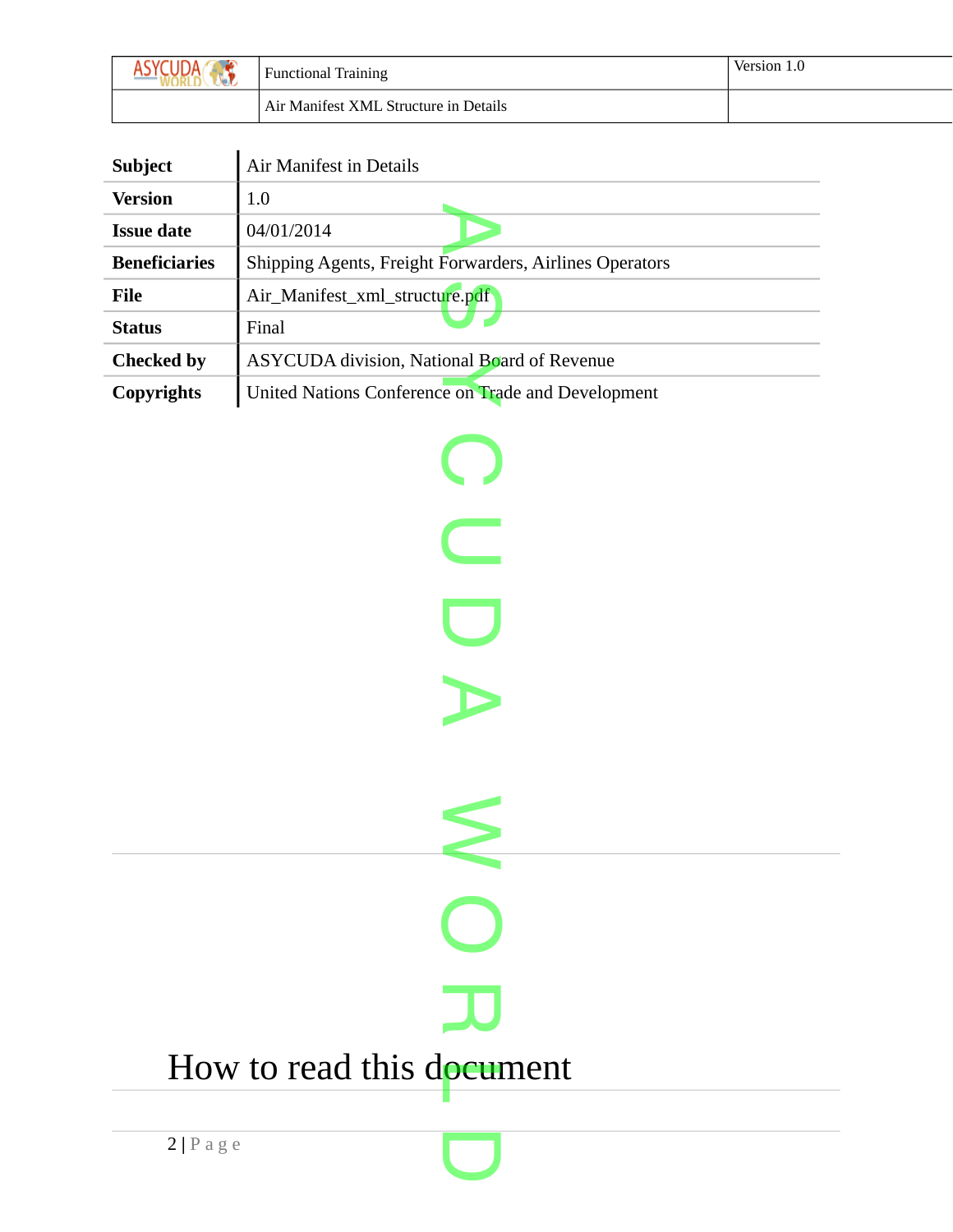| $V = V$ | <b>Functional Training</b>            | Version 1.0 |
|---------|---------------------------------------|-------------|
|         | Air Manifest XML Structure in Details |             |



This symbol indicates advice and recommendations. Information on best practices and recommended procedures related to the current topic is contained here. contained here.





This symbol indicates a warning. Information on common pitfalls or dangers<br>associated with the current topic is contained here. associated with the current topic is contained here.



This symbol indicates an example to further illustrate the current topic.

**C** 

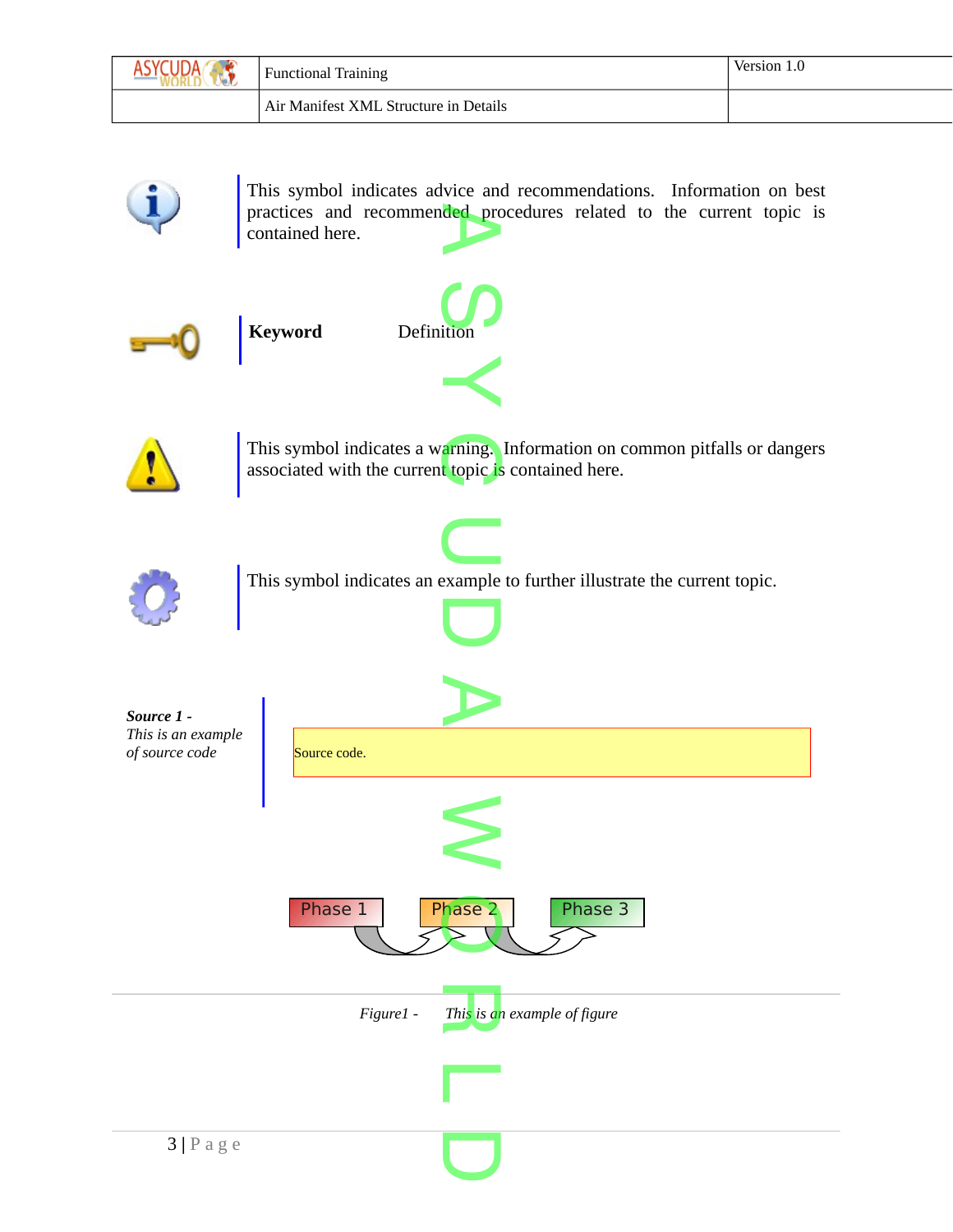| л ( | <b>Functional Training</b>            | Version 1.0 |
|-----|---------------------------------------|-------------|
|     | Air Manifest XML Structure in Details |             |

# Introduction

The United Nations Conference on Trade and Development (UNCTAD) as part of its ASYCUDA Programme has developed applications, which allow the electronic data interchange (EDI) between Customs Administrations and the trade community. de and<br>applica<br>dminist

The present document will explain how trade operators can submit electronically data from a carrier's manifest in XML format. The latter covers the complete manifest including cargo details of each transport document and the degroupage. ow trac<br>ML forn<br>:h trans

# ASYCUDA World XML Manifest and Degroupage Message<br>Format Format

## General Description

The ASYCUDA WORLD module ASYFCI (Asyc<mark>u</mark>da fast cargo integration) is the client application used by the system to integrate the cargo manifest and the degroupage. Any carrier that has its own application or system to process a manifest and the degroupage will not be required to key in again all the information, they will only<br>need to extract and transform the infor<mark>mation into an XML message.</mark> need to extract and transform the information into an XML message. (Asycu

## Manifest Data Stream

The structure of the XML message, named as the Asycuda World Manifest Data Stream (AWMDS), consists of two big data segments: named<br>lata seg

The general segment of the manifest <General\_segment >

The general segment of the mannest Soeneral\_segment ><br>Detailed data for each transport document <Bol\_segment>

The general segment is composed by the following sub segments:

- 1. Manifest identification <General\_segment\_id> segmen<br>included
- 2. Summary of different quantities included in the manifest <Totals segment>
- 3. Manifest transport information <Transport information>. This tag also contains the carrier details information sub segment <Carrier>.
- 4. Information about the place/Port of departure and destination at the manifest level <Load unload place> mation<br><mark>t</mark> of de<mark>p</mark>

 $\overline{\mathbf{L}}$ 

L

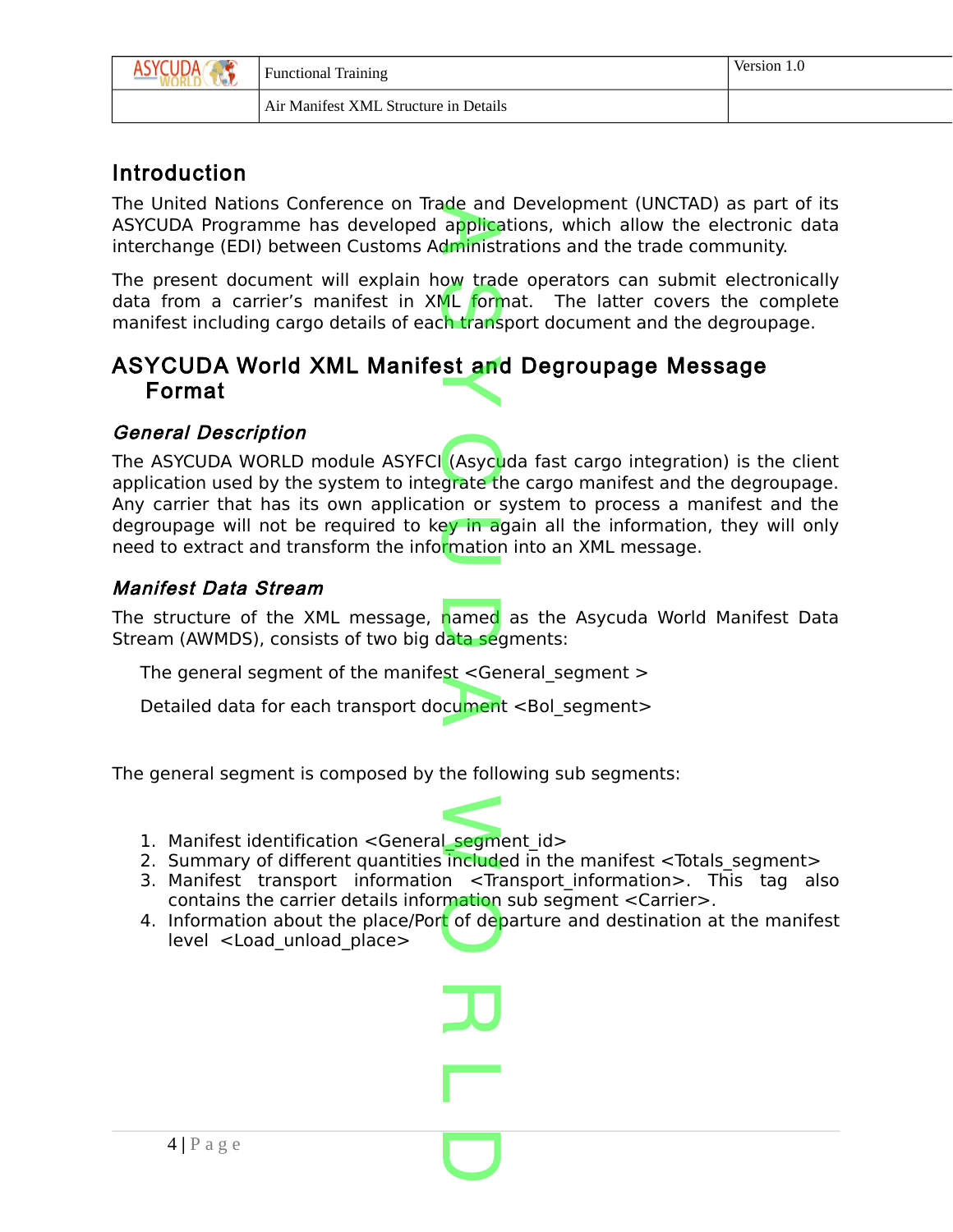| SYCUDA | <b>Functional Training</b>            | Version. |
|--------|---------------------------------------|----------|
|        | Air Manifest XML Structure in Details |          |

The bill of lading segment is composed as follows:

- 1. Bill of Lading identification <Bol\_id>
- 2. Information about the place/Port of departure and destination at the bill of lading level  $\le$  Load unload place>
- lading level <Load\_unload\_place><br>3. Traders' information <Traders\_segment>. This sub segment also is divided in another 5 sub segments:
	- a. Carrier information <Carrier>
	- a. Carner micromation court LCTV<br>b. MLO information<Shipping\_Agent> Optional for Airlines<br>C. Exporter information <Exporter>
	- c. Exporter information <Exporter>
	- d. Notity information <Notify>
	- e. Consignee information <Consignee>
- e. Consignee information <consignee><br>4. Detailed data for each container <ctn\_segment>
- 5. Goods description <Goods segment>. This tag also contains the Seals
- information sub segment <Seals\_segment>.<br>Detailed data containing the bill of lading val<br>This sub segment also is sempered by anoth 6. Detailed data containing the bill of lading valuation tags  $\leq$  Value segment  $\geq$ . This sub segment also is composed by another 4 sub segments:
	- a. Freight information <Freight segment>
	- b. Customs valuation information <Customs segment>
	- c. Insurance information <Insurance\_segment> ation<br>Isurand<br>Pation
	- d. Transport valuation information <Transport segment>.
- 7. Location information <Location>.

The AWMDS message must have information about only one manifest and can accept a larger number of bills of lading. ormati<br>g

The following attached files are part of this document:

Awmds.xsd  $\rightarrow$  This is the schema file to validate manifest xml files. It is also included in the ASYFCI module.

You can also have attached to this documentation xml manifest files as examples. This files show different types of manifests. cumenta<br>ests.

## Manifest Data Stream Tag Description

Manifiest Data Stream Tag Description<br>The tables in this section provide information about each Tag required for the AWMDS XML message, including the format, their use (optional or mandatory), and tag name. **JU** 

L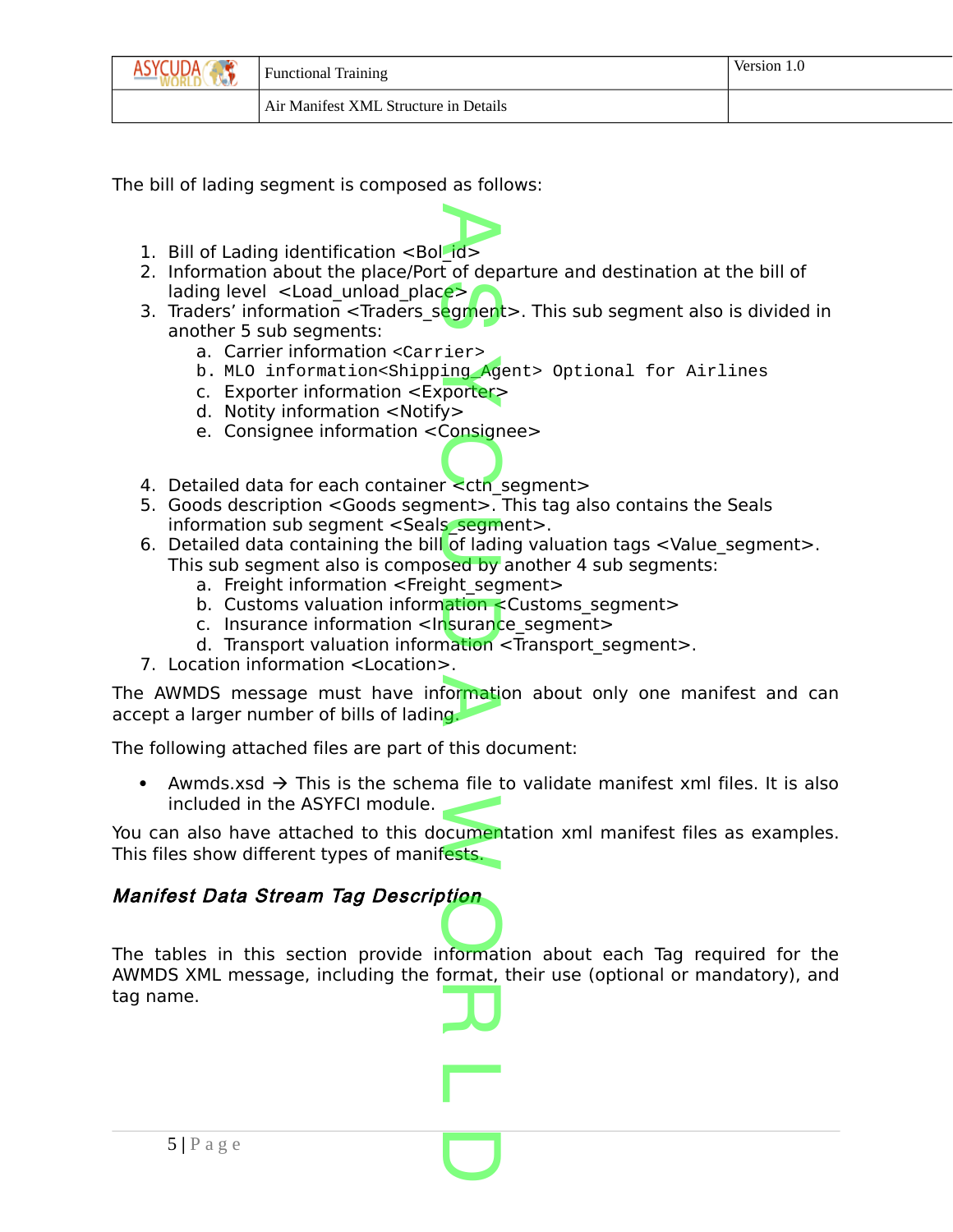| <b>Functional Training</b>            | Version 1.0 |
|---------------------------------------|-------------|
| Air Manifest XML Structure in Details |             |

The format specified for each tag can be one of the following types:

| <b>Format</b> | <b>Definition</b>                                                                      | <b>Examples</b>     |
|---------------|----------------------------------------------------------------------------------------|---------------------|
| <b>INT</b>    | Integer number up to 18 digits                                                         |                     |
|               |                                                                                        | 8758943             |
| N#            | Decimal number up to 18 digits including                                               | $N5 = 10.00$        |
|               | decimal places and point. The number $(\#)$<br>sign should be replaced with the actual | $N5 = > 4789$       |
|               | length required.                                                                       | $N8 = 556.259$      |
| AN#           | Alphanumeric string.                                                                   | $AN1 = >C$          |
|               |                                                                                        | $ANS5 = >$ JOHN DOE |
| <b>DATE</b>   | Date format yyyy-MM-dd                                                                 | 2007-12-31          |
| <b>TIME</b>   | Time format hh:mm                                                                      | 12:30               |
|               |                                                                                        |                     |

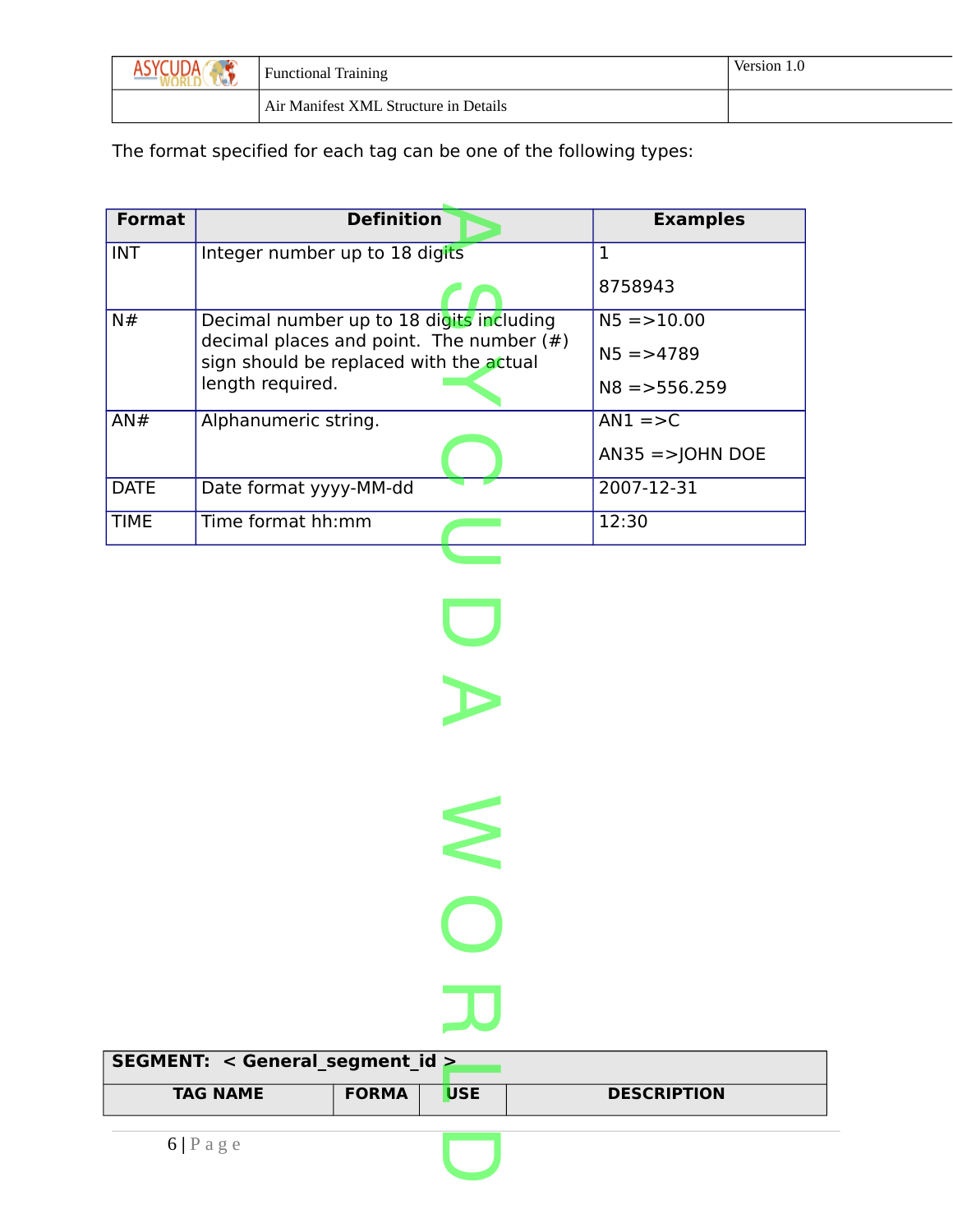| IDA<br>$\sqrt{10}$ | <b>Functional Training</b>            | Version 1.0 |
|--------------------|---------------------------------------|-------------|
|                    | Air Manifest XML Structure in Details |             |

| < Customs office code >                  | AN <sub>5</sub> | Mandato<br>ry. | Customs office code where manifest<br>will be submitted |
|------------------------------------------|-----------------|----------------|---------------------------------------------------------|
| <voyage number=""></voyage>              | AN17            | Mandato<br>ry  | Voyage or flight number assigned by<br>the carrier      |
| <date departure="" of=""></date>         | <b>DATE</b>     | Mandato<br>ry. | Departure or sailing date                               |
| <date arrival="" of=""></date>           | DATE            | Mandato<br>ry  | Arrival date                                            |
| <time arrival="" of=""></time>           | <b>TIME</b>     | Optional       | <b>Arrival time</b>                                     |
| <date discharge="" last="" of=""></date> | DATE            | Optional       | Last Discharge date                                     |
|                                          |                 |                |                                                         |

<General\_segment\_id>

<General\_segment\_id><br><Customs\_office\_code>101</Customs**\_offi**ce\_code>

<Voyage\_number>SQ446</Voyage\_number>

<Date\_of\_departure>2013-12-02</Date\_of\_departure> D

<Date\_of\_arrival>2013-12-02</Date\_of\_arrival>

</General\_segment\_id>

| <b>SEGMENT: &lt; Totals segment &gt;</b>         |               |                |                                                                                          |  |  |
|--------------------------------------------------|---------------|----------------|------------------------------------------------------------------------------------------|--|--|
| <b>TAG NAME</b>                                  | <b>FORMAT</b> | <b>USE</b>     | <b>DESCRIPTION</b>                                                                       |  |  |
| <total bols="" number="" of=""></total>          | <b>INT</b>    | Mandato<br>ry  | Total number of transport documents<br>(Bill of Lading, Airway Bill, etc.)               |  |  |
| <total number="" of="" packag<br="">es</total>   | N18           | Mandato<br>ry. | Number of packages for this manifest.<br>Total piece count of goods being<br>transported |  |  |
| <total contain<br="" number="" of="">ers</total> | <b>INT</b>    | Mandato<br>ry  | Number of containers for this<br>manifest                                                |  |  |
| <total gross="" mass=""></total>                 | N18           | Mandato<br>ry  | Total gross mass (KG) for this<br>manifest                                               |  |  |

 $\overline{\mathbf{C}}$ 

A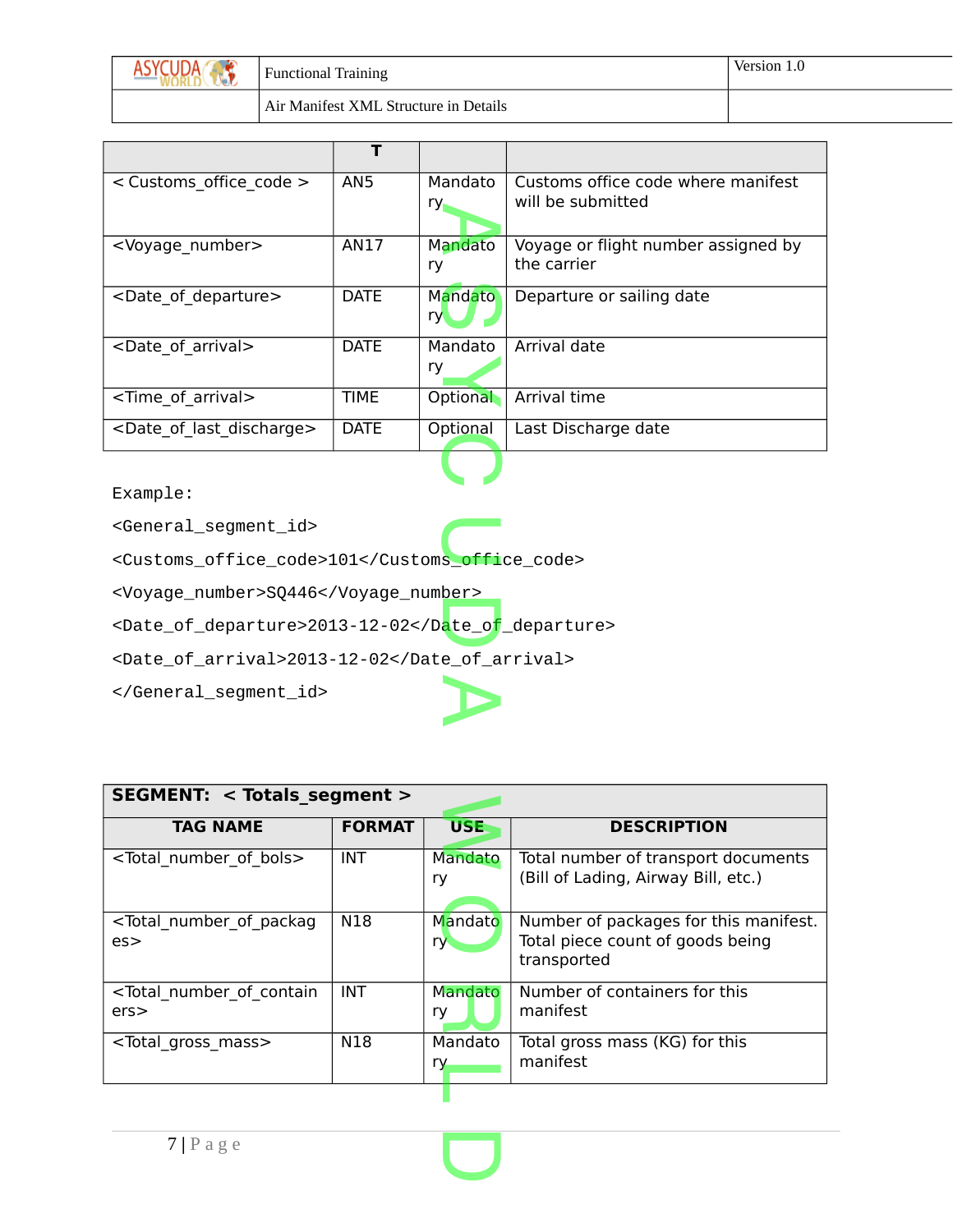| $\mathbf{w}$ | <b>Functional Training</b>            | Version 1.0 |
|--------------|---------------------------------------|-------------|
|              | Air Manifest XML Structure in Details |             |

<Totals\_segment>

<Totals\_segment><br><Total\_number\_of\_bols>3</Total\_number\_of\_bols>

<Total\_number\_of\_packages>13</Total\_number\_of\_packages>

<Total\_number\_or\_packages>13</Total\_number\_or\_packages><br><Total\_number\_of\_containers>0</T<mark>otal\_n</mark>umber\_of\_containers>

<Total\_gross\_mass>427.00</Total\_gross\_mass>  $\prec$ 

</Totals\_segment>

| <b>SEGMENT: &lt; Transport information &gt;</b>                                     |              |               |                                                                            |  |  |  |
|-------------------------------------------------------------------------------------|--------------|---------------|----------------------------------------------------------------------------|--|--|--|
| <b>TAG NAME</b>                                                                     | <b>FORMA</b> | <b>USE</b>    | <b>DESCRIPTION</b>                                                         |  |  |  |
| <mode code="" of="" transport=""></mode>                                            | AN3          | Mandator<br>У | Place/Port of departure code<br>where voyage started                       |  |  |  |
| <ldentify_of_transporter></ldentify_of_transporter>                                 | AN27         | Optional      | Own vessel voyage number                                                   |  |  |  |
| <nationality code="" of="" transporter=""></nationality>                            | AN3          | Mandator<br>۷ | Transporter nationality code                                               |  |  |  |
| <place of="" transporter=""></place>                                                | <b>AN35</b>  | Optional      | Transport unit registration<br>place (city).                               |  |  |  |
| <registration_number_of_transpor<br>t code&gt;</registration_number_of_transpor<br> | <b>AN35</b>  | Optional      | IMO/IATA registration<br>reference is mandatory for<br>the vessel operator |  |  |  |
| <date of="" registration=""></date>                                                 | <b>DATE</b>  | Optional      | IMO/IATA registration date (if<br>available)                               |  |  |  |
| <master information=""></master>                                                    | <b>AN70</b>  | Optional      | Master/Captain name<br>mandatory for the vessel<br>operator                |  |  |  |
|                                                                                     |              |               |                                                                            |  |  |  |

| SEGMENT: < carrier >          |               |               |                    |
|-------------------------------|---------------|---------------|--------------------|
| <b>TAG NAME</b>               | <b>FORMAT</b> | <b>USE</b>    | <b>DESCRIPTION</b> |
| <carrier_code></carrier_code> | AN17          | Mandato<br>ry | Carrier AIN Code   |
| <carrier_name></carrier_name> | AN35          | Mandato       | Carrier name       |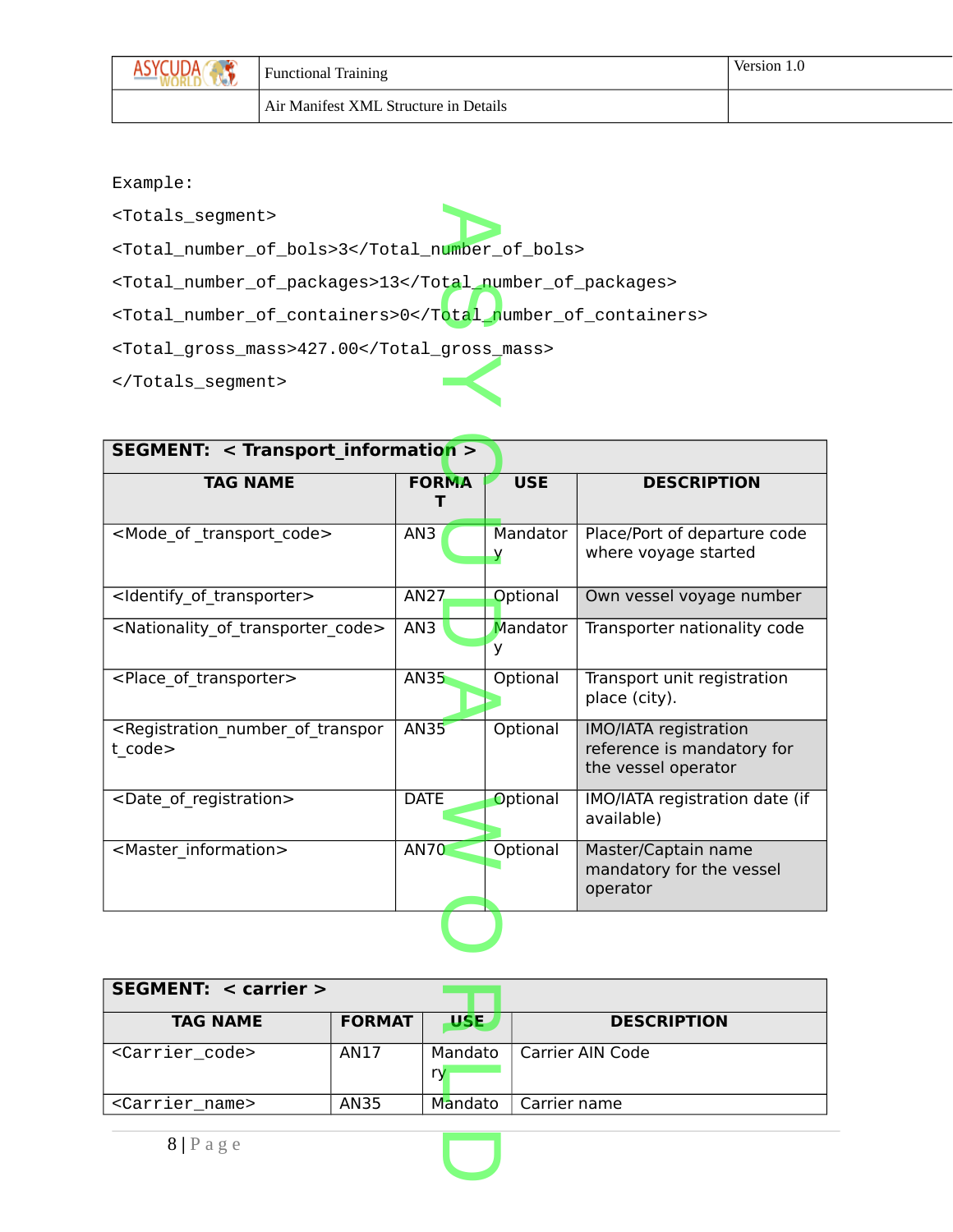|                                       | <b>Functional Training</b> | Version 1.0 |
|---------------------------------------|----------------------------|-------------|
| Air Manifest XML Structure in Details |                            |             |

|                                                                       |       | ry      |                 |  |
|-----------------------------------------------------------------------|-------|---------|-----------------|--|
| <carrier_address></carrier_address>                                   | AN175 | Mandato | Carrier address |  |
|                                                                       |       | ry.     |                 |  |
|                                                                       |       |         |                 |  |
|                                                                       |       |         |                 |  |
| Example:                                                              |       |         |                 |  |
| <transport_information></transport_information>                       |       |         |                 |  |
| $<$ Carrier $>$                                                       |       |         |                 |  |
| <carrier_code>301053168</carrier_code>                                |       |         |                 |  |
| <carrier_name>SINGAPORE AIRLINES</carrier_name>                       |       |         |                 |  |
| <carrier_address>25 AIRLINE ROAD, SINGAPORE</carrier_address>         |       |         |                 |  |
|                                                                       |       |         |                 |  |
| <mode_of_transport_code>4</mode_of_transport_code>                    |       |         |                 |  |
| <identity_of_transporter>SINGAPORE AIRLINES</identity_of_transporter> |       |         |                 |  |
| <nationality_of_transporter_code>SG</nationality_of_transporter_code> |       |         |                 |  |
|                                                                       |       |         |                 |  |



| SEGMENT: < Load unload place >               |                 |               |                                                              |  |  |  |
|----------------------------------------------|-----------------|---------------|--------------------------------------------------------------|--|--|--|
| <b>TAG NAME</b>                              | <b>FORMAT</b>   | <b>USE</b>    | <b>DESCRIPTION</b>                                           |  |  |  |
| <place code="" departure="" of=""></place>   | AN <sub>5</sub> | Mandator      | Place/Port of departure code<br>where voyage started         |  |  |  |
| <place code="" destination="" of=""></place> | AN <sub>5</sub> | Mandator<br>у | Place/Port of destination code<br>where goods are off-loaded |  |  |  |
| Example:                                     |                 |               |                                                              |  |  |  |

<Load\_unload\_place>

<Place\_of\_departure\_code>SGSIN</Place\_of\_departure\_code> Place

<Place\_of\_destination\_code>BDDAC</Place\_of\_destination\_code>

L

 $\overline{\mathbf{C}}$ 

</Load\_unload\_place>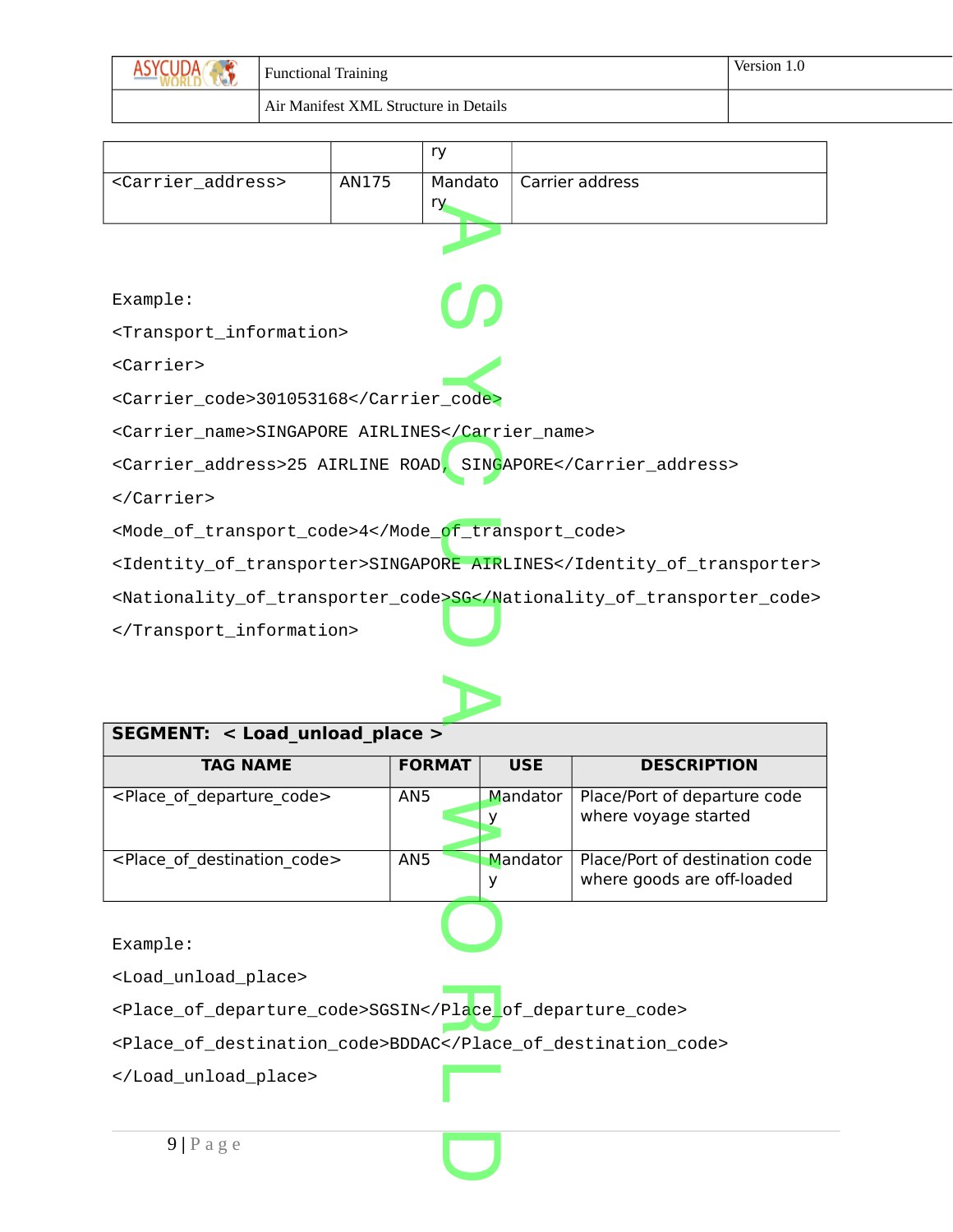|  | <b>Functional Training</b>            | Version 1.0 |
|--|---------------------------------------|-------------|
|  | Air Manifest XML Structure in Details |             |

| SEGMENT: $<$ Tonnage $>$               |                             |                                  |  |  |  |
|----------------------------------------|-----------------------------|----------------------------------|--|--|--|
| <b>TAG NAME</b>                        | <b>FORMAT</b><br><b>USE</b> | <b>DESCRIPTION</b>               |  |  |  |
| <tonnage net="" weight=""></tonnage>   | Optional<br>INT             | Net weight - Whole<br>manifest   |  |  |  |
| <tonnage gross="" weight=""></tonnage> | Optional<br><b>INT</b>      | Gross weight - Whole<br>manifest |  |  |  |
|                                        |                             |                                  |  |  |  |

| SEGMENT: < Bol id >                       |                 |                 |                                                                                                        |
|-------------------------------------------|-----------------|-----------------|--------------------------------------------------------------------------------------------------------|
| <b>TAG NAME</b>                           | <b>FORMAT</b>   | <b>USE</b>      | <b>DESCRIPTION</b>                                                                                     |
| <bol reference=""></bol>                  | AN17            | Mandato<br>ry   | Transport document reference<br>number                                                                 |
| <line number=""></line>                   | <b>INT</b>      | Mandato<br>ry   | Transport document line number                                                                         |
| <bol nature=""></bol>                     | AN <sub>2</sub> | Mandato<br>ry   | Transport document use:<br>$22 =$ Exports; $23 =$ Imports; $24 =$ In-<br>Transit;<br>28 = Transhipment |
| <bol code="" type=""></bol>               | AN3             | Mandato<br>ry   | Transport document type code                                                                           |
| <master bol="" number="" ref=""></master> | AN17            | Optional        | Master bill of lading reference<br>number                                                              |
| <dg_status></dg_status>                   | <b>AN35</b>     | <b>Optional</b> | DG for DG Cargo                                                                                        |

| <consolidated cargo=""></consolidated>      | N1 | Mandato<br>ry <sup>-</sup> | If the goods are consolidated then<br>this flag should be 1. If not this flag<br>should be 0. |  |
|---------------------------------------------|----|----------------------------|-----------------------------------------------------------------------------------------------|--|
|                                             |    |                            |                                                                                               |  |
| Example:                                    |    |                            |                                                                                               |  |
| $<$ Bo $1$ id $>$                           |    |                            |                                                                                               |  |
| <bol_reference>618-74864333</bol_reference> |    |                            |                                                                                               |  |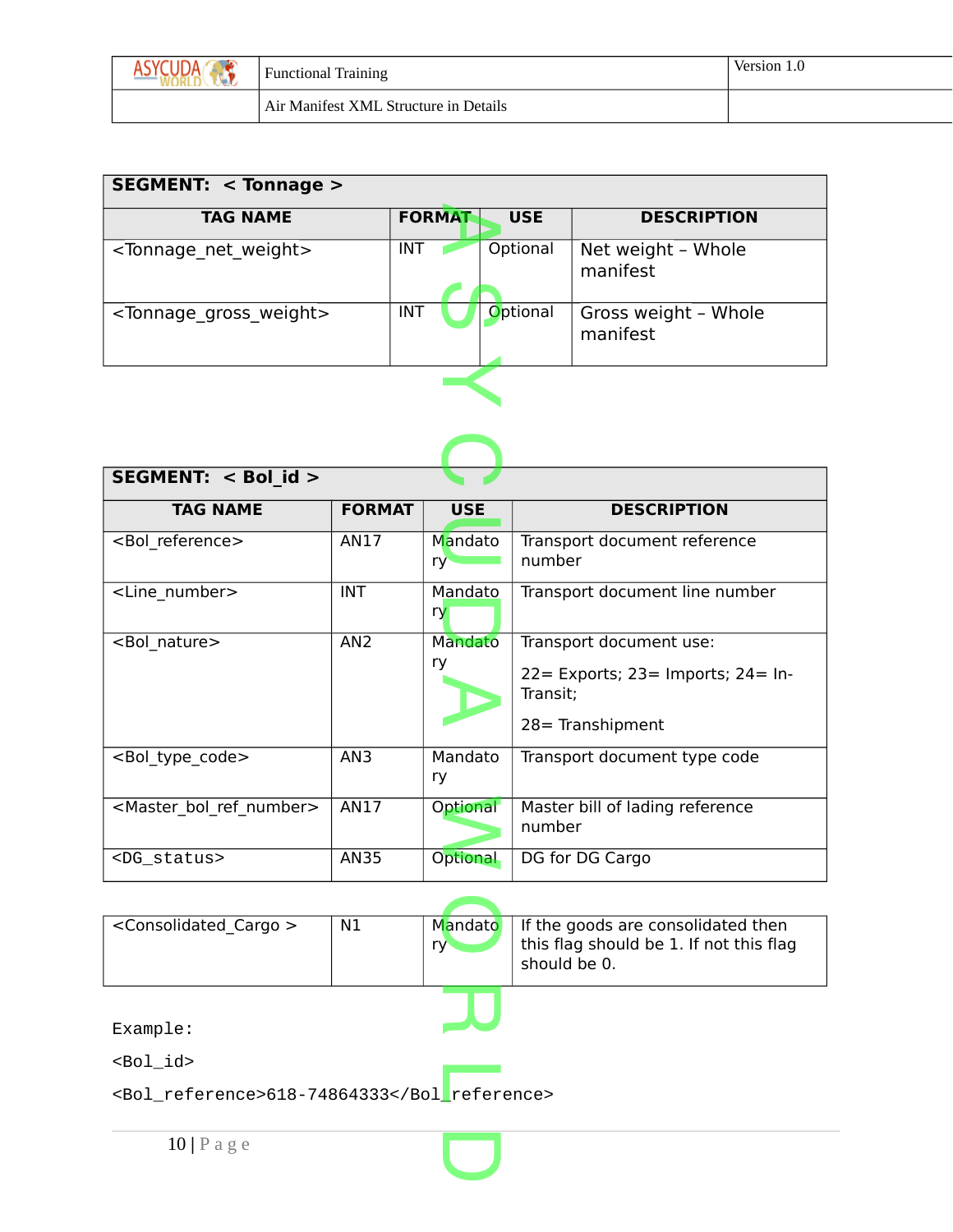| w                                     | <b>Functional Training</b> | Version 1.0 |
|---------------------------------------|----------------------------|-------------|
| Air Manifest XML Structure in Details |                            |             |

<Line\_number>1</Line\_number>

<Bol\_nature>23</Bol\_nature>

<Bol\_type\_code>MAB</Bol\_type\_code> e>

<DG\_status></DG\_status>

 $<$ /Bo $1$ \_id>

</B01\_10><br><Consolidated\_Cargo>0</Consolida<mark>ted\_Ca</mark>rgo>

# **Note: Master AWB must be related to Freight Forwarder Document,** to Fr<br>ne) if

Consolidated\_Cargo value be 1 (one) if related to a container with multiple impotrers otherwise 0 (zero) as example  $\mathbf{\Omega}$ 

#### **SEGMENT: < Load\_unload\_place >**

| <b>TAG NAME</b>                                                                                                                    | <b>FORMAT</b> | USE                  | <b>DESCRIPTION</b>             |
|------------------------------------------------------------------------------------------------------------------------------------|---------------|----------------------|--------------------------------|
| $\leq$ Place of loading code $\geq$                                                                                                | AN5           | Mandato<br>ry        | Place/Port of loading code     |
| <place code<="" of="" td="" unloading=""><td>AN5</td><td><b>Mandato</b><br/>ry</td><td>Place/Port of destination code</td></place> | AN5           | <b>Mandato</b><br>ry | Place/Port of destination code |

Example:

<Load\_unload\_place>

<Load\_unload\_place><br><Port\_of\_origin\_code>CNPVG</Port\_of\_origin\_code>

<Place\_of\_unloading\_code>BDDAC</Place\_of\_unloading\_code>

</Load\_unload\_place>



| <b>SEGMENT: &lt; carrier &gt;</b> |               |               |                    |
|-----------------------------------|---------------|---------------|--------------------|
| <b>TAG NAME</b>                   | <b>FORMAT</b> | <b>USE</b>    | <b>DESCRIPTION</b> |
| <carrier code=""></carrier>       | <b>AN17</b>   | Mandato<br>ry | Carrier code       |
| <carrier name=""></carrier>       | <b>AN35</b>   | Mandato<br>ry | Carrier name       |
| <carrier address=""></carrier>    | AN175         | Optional      | Carrier address    |
| Example:                          |               |               |                    |



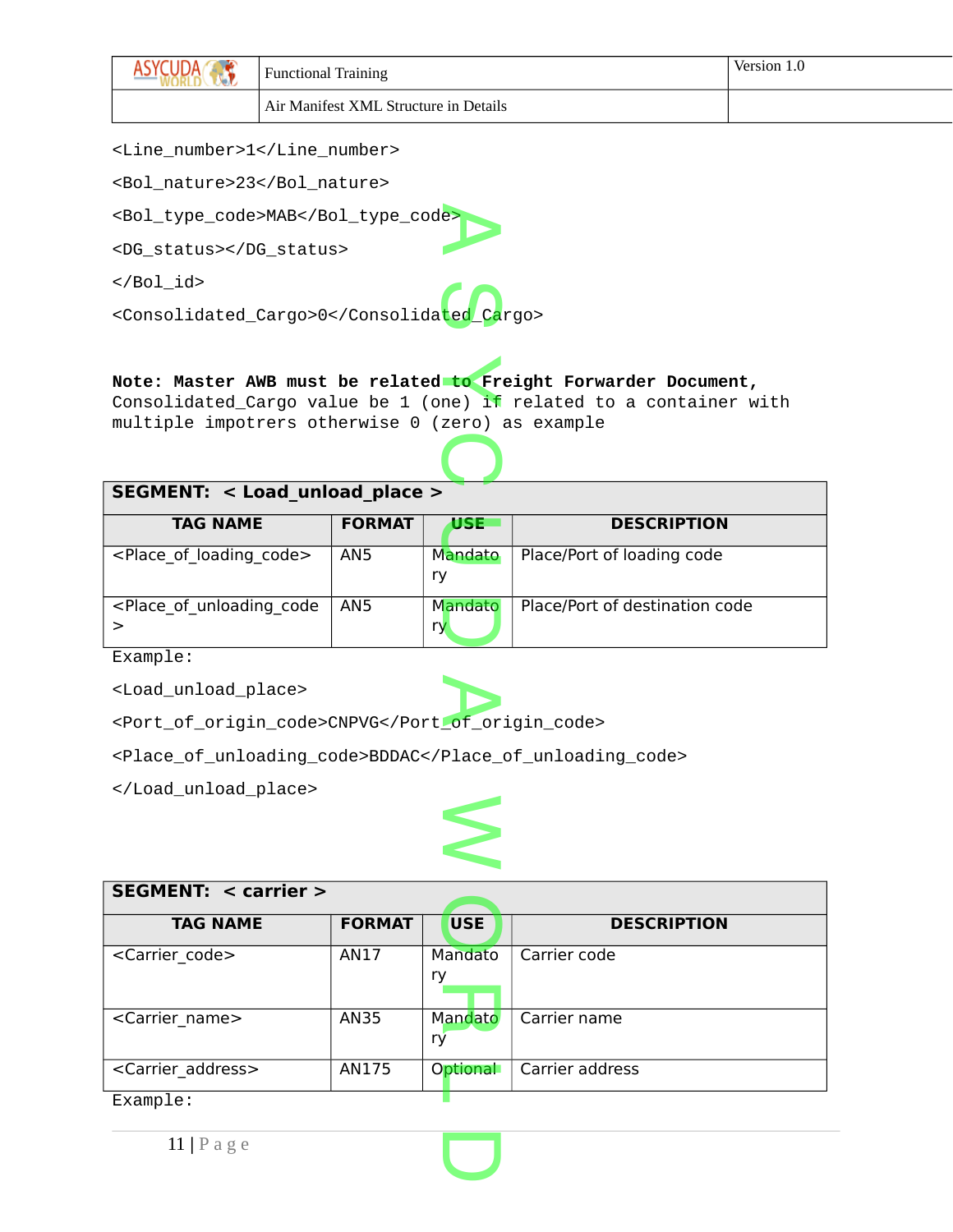| <b>Functional Training</b>            | Version 1.0 |
|---------------------------------------|-------------|
| Air Manifest XML Structure in Details |             |

#### <Carrier>

<Carrier\_code>301053168</Carrier\_code>

<Carrier\_name>SINGAPORE AIRLINES<<mark>/Carrier\_name></mark><br><Carrier address>25 AIRLINE ROAD*. S*INGAPORE</Ca

<Carrier\_address>25 AIRLINE ROAD, SINGAPORE</Carrier\_address>

</Carrier>

# $\mathcal{S}$

| <b>SEGMENT: <shipping_agent></shipping_agent></b> |               |                                |                    |  |  |
|---------------------------------------------------|---------------|--------------------------------|--------------------|--|--|
| <b>TAG NAME</b>                                   | <b>FORMAT</b> | <b>USE</b>                     | <b>DESCRIPTION</b> |  |  |
| <shipping_agent_code></shipping_agent_code>       | AN35          | Tag Mandatory<br>Value nothing | MLO Code           |  |  |
| <shipping_agent_name></shipping_agent_name>       | AN175         | Tag Mandatory<br>Value nothing | MLO Nmae           |  |  |
| Example:                                          |               |                                |                    |  |  |

<Shipping\_Agent>

<Shipping\_Agent\_code></Shipping\_Agent\_code> Agent

<Shipping\_Agent\_name></Shipping\_Agent\_name>

</Shipping\_Agent>

| SEGMENT: < Exporter >                 |               |               |                           |  |
|---------------------------------------|---------------|---------------|---------------------------|--|
| <b>TAG NAME</b>                       | <b>FORMAT</b> | <b>USE</b>    | <b>DESCRIPTION</b>        |  |
| <exporter name=""></exporter>         | AN35          | Mandato<br>ry | Exporter/Supplier Name    |  |
| <exporter_address></exporter_address> | AN175         | Mandato<br>ry | Exporter/Supplier address |  |
| Example:                              |               |               |                           |  |

 $\overline{\mathbf{C}}$ 

A

<Exporter>

<Exporter><br><Exporter\_name>MBS LOGISTICS LTD</E<mark>xpo</mark>rter\_name>

<Exporter\_address>UNIT 823 8TH FLOOR SINO INDUSTRIA, SHANGHAI</Exporter\_address> L

</Exporter>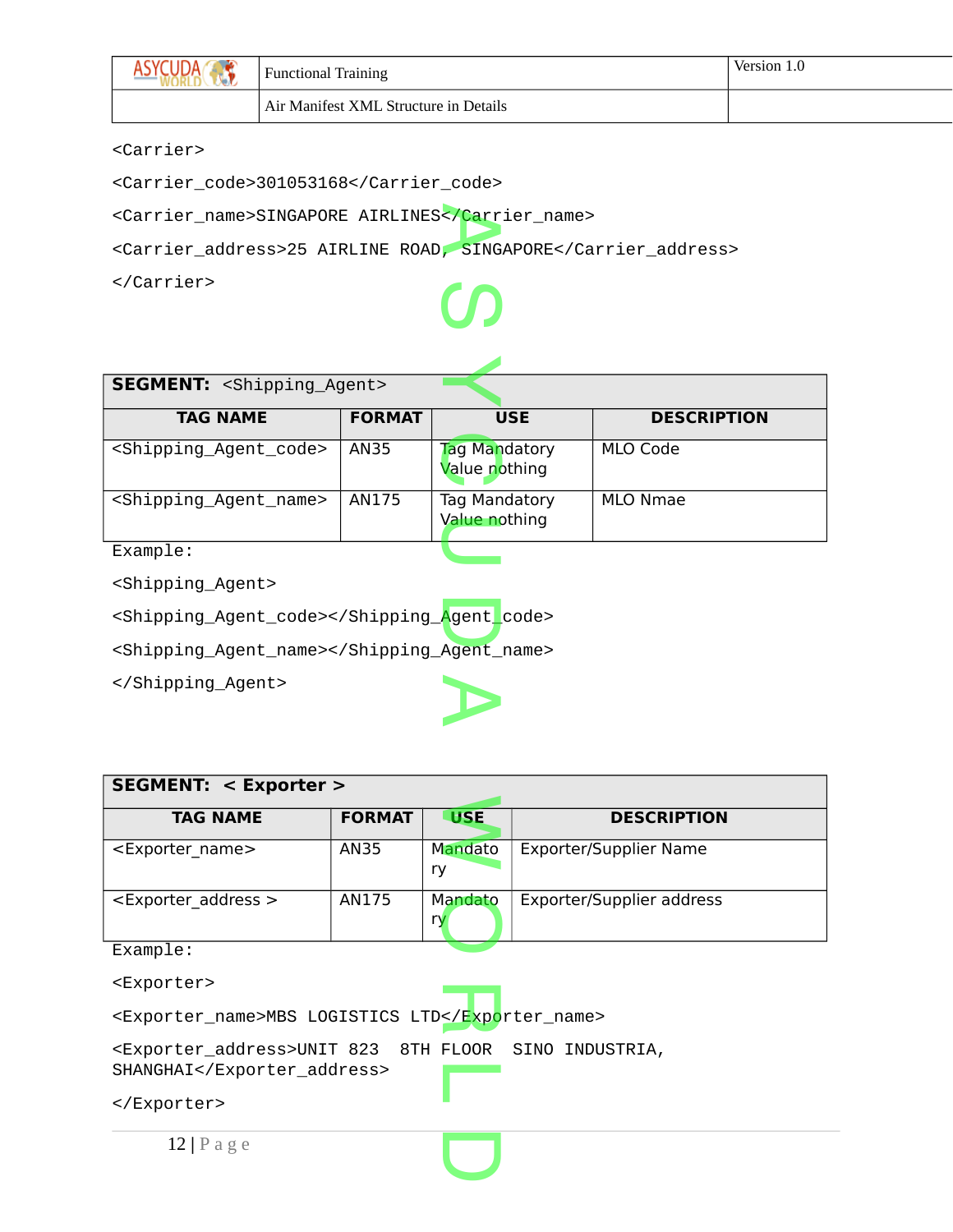| <b>Functional Training</b>            | Version 1.0 |
|---------------------------------------|-------------|
| Air Manifest XML Structure in Details |             |



| <b>SEGMENT: &lt; Notify &gt;</b> |               |               |                    |
|----------------------------------|---------------|---------------|--------------------|
| <b>TAG NAME</b>                  | <b>FORMAT</b> | USE,          | <b>DESCRIPTION</b> |
| <notify code=""></notify>        | AN17          | Optional      | Notify code        |
| <notify name=""></notify>        | AN35          | Mandato<br>ry | Notify name        |
| $\leq$ Notify address $>$        | AN175         | Mandato<br>ry | Notify address     |

<Notify>

```
<Notify_code>19261018650</Notify_code>
```
<Notify\_name>TASO GLOBAL LOGISTICS LIMITED</Notify\_name> CS LIM<br>TH FLO

<Notify\_address>34 H M PLAZA 7TH FLOOR SUITE, DAC</Notify\_address> </Notify> A

**C** 

Note: <Notify> Importer information

| <b>SEGMENT: &lt; Consignee &gt;</b> |               |               |                    |  |
|-------------------------------------|---------------|---------------|--------------------|--|
| <b>TAG NAME</b>                     | <b>FORMAT</b> | <b>USE</b>    | <b>DESCRIPTION</b> |  |
| <consignee code=""></consignee>     | AN17          | Optional      | Consignee code     |  |
| <consignee_name></consignee_name>   | <b>AN35</b>   | Mandato<br>ry | Consignee name     |  |
| <consignee address=""></consignee>  | AN175         | Mandato<br>ry | Consignee address  |  |
|                                     |               |               |                    |  |

R

 $\overline{\mathbf{C}}$ 

Example:

<Consignee>

<Consignee\_code>19261018650</Consignee\_code> L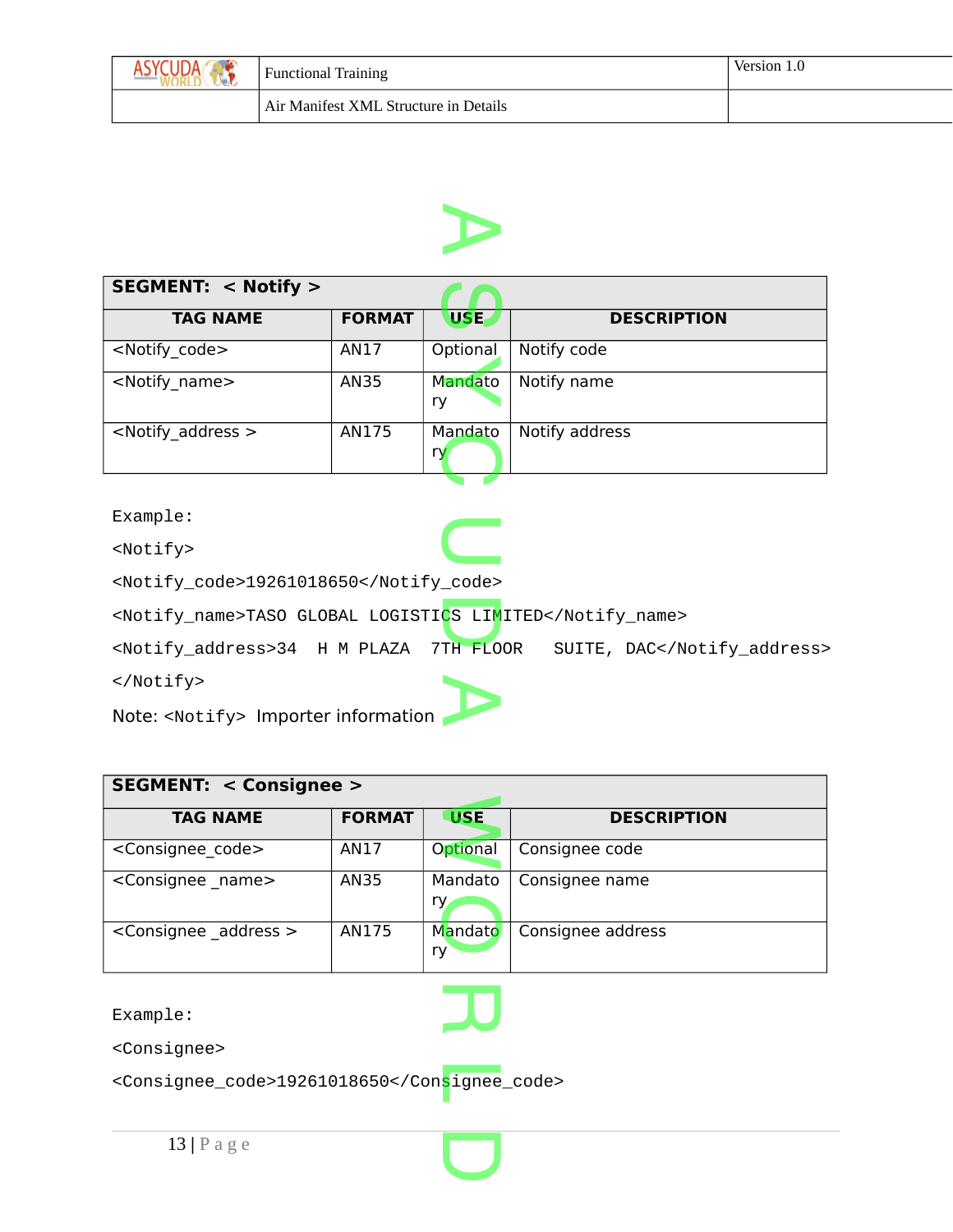| w | <b>Functional Training</b>            | Version 1.0 |
|---|---------------------------------------|-------------|
|   | Air Manifest XML Structure in Details |             |

<Consignee\_name>TASO GLOBAL LOGISTICS LIMITED</Consignee\_name>

<Consignee\_address>34 H M PLAZA 7TH FLOOR SUITE, DAC</Consignee\_address> A

</Consignee>

Note: <Consignee> If LC available, it is Bank information, otherwise duplicate of Importer information GO

| SEGMENT: < ctn segment >                |                 |                |                                                                    |  |  |
|-----------------------------------------|-----------------|----------------|--------------------------------------------------------------------|--|--|
| <b>TAG NAME</b>                         | <b>FORMAT</b>   | <b>USE</b>     | <b>DESCRIPTION</b>                                                 |  |  |
| <ctn reference=""></ctn>                | AN17            | Mandato<br>ry  | Container identification number                                    |  |  |
| <number of="" packages=""></number>     | <b>INT</b>      | Mandato<br>ry  | Number of packages for this<br>container                           |  |  |
| <type_of_container></type_of_container> | AN4             | Mandato<br>ry  | Container type code                                                |  |  |
| <empty full=""></empty>                 | AN <sub>3</sub> | Mandato<br>ry. | Container flag: empty or full;<br>00=Empty; 01=Full; 02=Part Cargo |  |  |
| $<$ Marks1 $>$                          | AN10            | Optional       | Container 1st seal number                                          |  |  |
| <marks2></marks2>                       | AN10            | Optional       | Container 2nd seal number                                          |  |  |
| <marks3></marks3>                       | AN10            | Optional       | Container 3rd seal number                                          |  |  |
| <sealing party=""></sealing>            | AN <sub>3</sub> | Optional       | Sealing party code                                                 |  |  |

Example:



| <b>SEGMENT: &lt; Goods segment&gt;</b> |               |               |                                                   |  |
|----------------------------------------|---------------|---------------|---------------------------------------------------|--|
| <b>TAG NAME</b>                        | <b>FORMAT</b> | <b>USE</b>    | <b>DESCRIPTION</b>                                |  |
| <number of="" packages=""></number>    | N18           | Mandato<br>ry | Number of packages for this<br>transport document |  |
| $<$ Package type code $>$              | AN17          | Mandato<br>ry | Package type code                                 |  |
| $<$ Gross mass $>$                     | N18           | Mandato<br>ry | Gross mass (KG) for this transport<br>document    |  |
| $\le$ Shipping marks $>$               | AN512         | Mandato       | Shipping marks and numbers                        |  |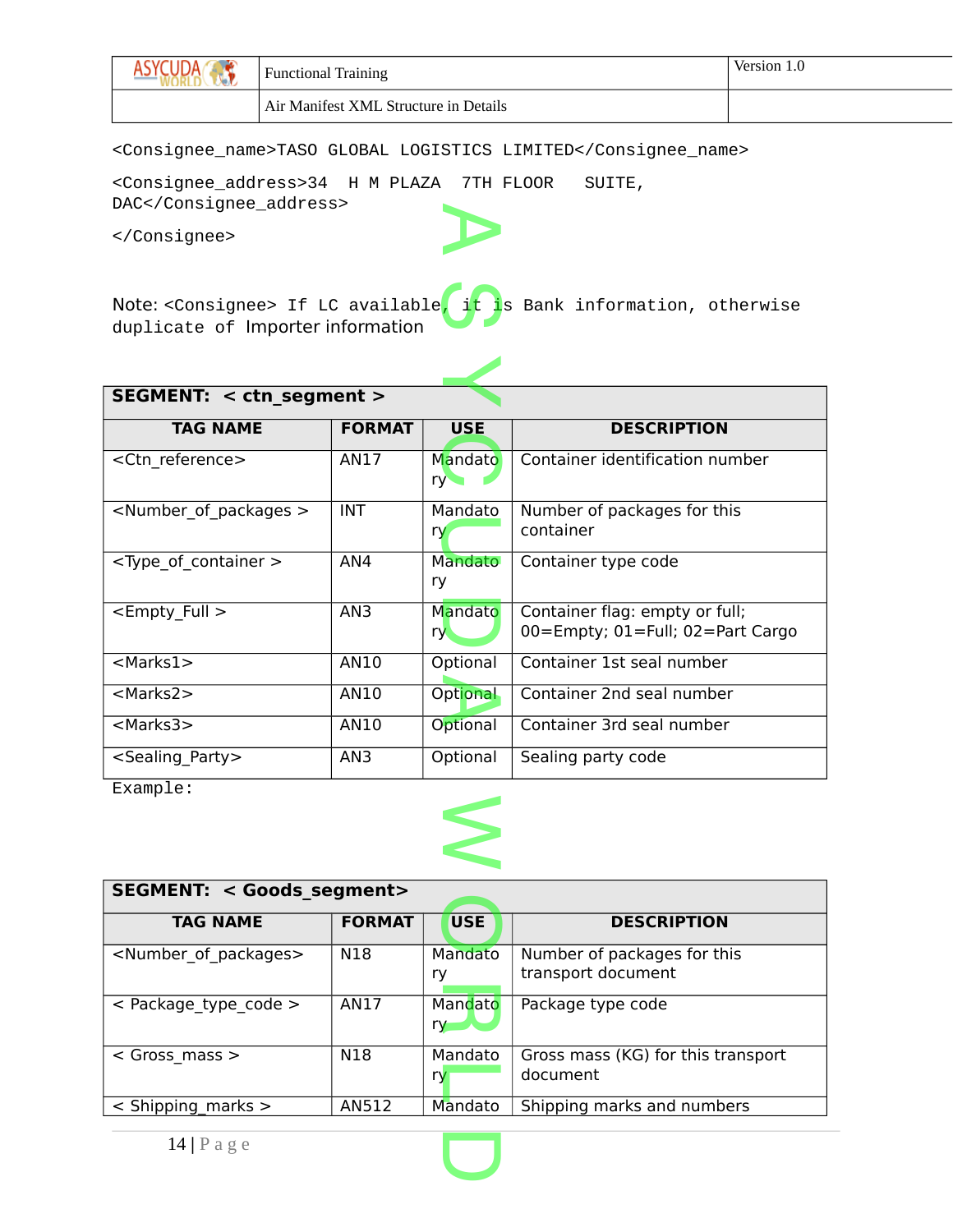| $\mathbf{v}$<br>$M \times N$ | <b>Functional Training</b>            | Version 1.0 |
|------------------------------|---------------------------------------|-------------|
|                              | Air Manifest XML Structure in Details |             |

|                                                                                                                       |       | ry       |                                        |
|-----------------------------------------------------------------------------------------------------------------------|-------|----------|----------------------------------------|
| < Goods description >                                                                                                 | AN512 | Mandato  | Goods description                      |
|                                                                                                                       |       | ry.      |                                        |
| <volume cubic="" in="" meters<="" td=""><td>N18</td><td>Optional</td><td>Volume in cubic meter for this</td></volume> | N18   | Optional | Volume in cubic meter for this         |
| >                                                                                                                     |       |          | transport document                     |
| < Num of ctn for this bol                                                                                             | INT.  | Mandato  | Number of containers for this          |
| >                                                                                                                     |       | ry       | transport document                     |
| $<$ Remarks>                                                                                                          | AN70  | Optional | Nothing for Airlines, for Sea SOC, COC |
| Example:                                                                                                              |       |          |                                        |
| <goods_seqment></goods_seqment>                                                                                       |       |          |                                        |

<Goods\_segment>

<Number\_of\_packages>6</Number\_of\_packages>

<number\_or\_packages>6</number\_or\_packages<br><Package\_type\_code>PK</Package\_t<mark>ype\_co</mark>de>

<Gross\_mass>133.00</Gross\_mass>

<Shipping\_marks>-</Shipping\_marks>

<Shipping\_marks>-</Shipping\_mark<mark>s></mark><br><Goods\_description>CONSOLIDATE SHIPMENT</Goods\_description>

<Volume\_in\_cubic\_meters>0</Volume\_in\_cubic\_meters>

<Volume\_in\_cubic\_meters>0</Volume\_in\_cubic\_meters><br><Num\_of\_ctn\_for\_this\_bol>0</Num\_o<mark>f\_ctn</mark>\_for\_this\_bol>

<Remarks></Remarks>

</Goods\_segment>

| <b>SEGMENT: <value_segment></value_segment></b> |               |            |                                           |  |
|-------------------------------------------------|---------------|------------|-------------------------------------------|--|
| <b>TAG NAME</b>                                 | <b>FORMAT</b> | <b>USE</b> | <b>DESCRIPTION</b>                        |  |
| <number of="" seals=""></number>                | <b>INT</b>    | Optional   | Number of additional/loose cargo<br>seals |  |
| <marks of="" seals=""></marks>                  | AN20          | Optional   | Marks of seals                            |  |
| <sealing_party_code></sealing_party_code>       | AN3           | Optional   | Sealing party code                        |  |

A

| <b>SEGMENT: &lt; Freight segment&gt;</b> |               |            |                                   |  |  |  |
|------------------------------------------|---------------|------------|-----------------------------------|--|--|--|
| <b>TAG NAME</b>                          | <b>FORMAT</b> | <b>USE</b> | <b>DESCRIPTION</b>                |  |  |  |
| <pc indicator=""></pc>                   | AN3           | Optional   | Prepaid/Collect Freight indicator |  |  |  |
| <freight value=""></freight>             | N18           | Optional   | Freight instruction value         |  |  |  |

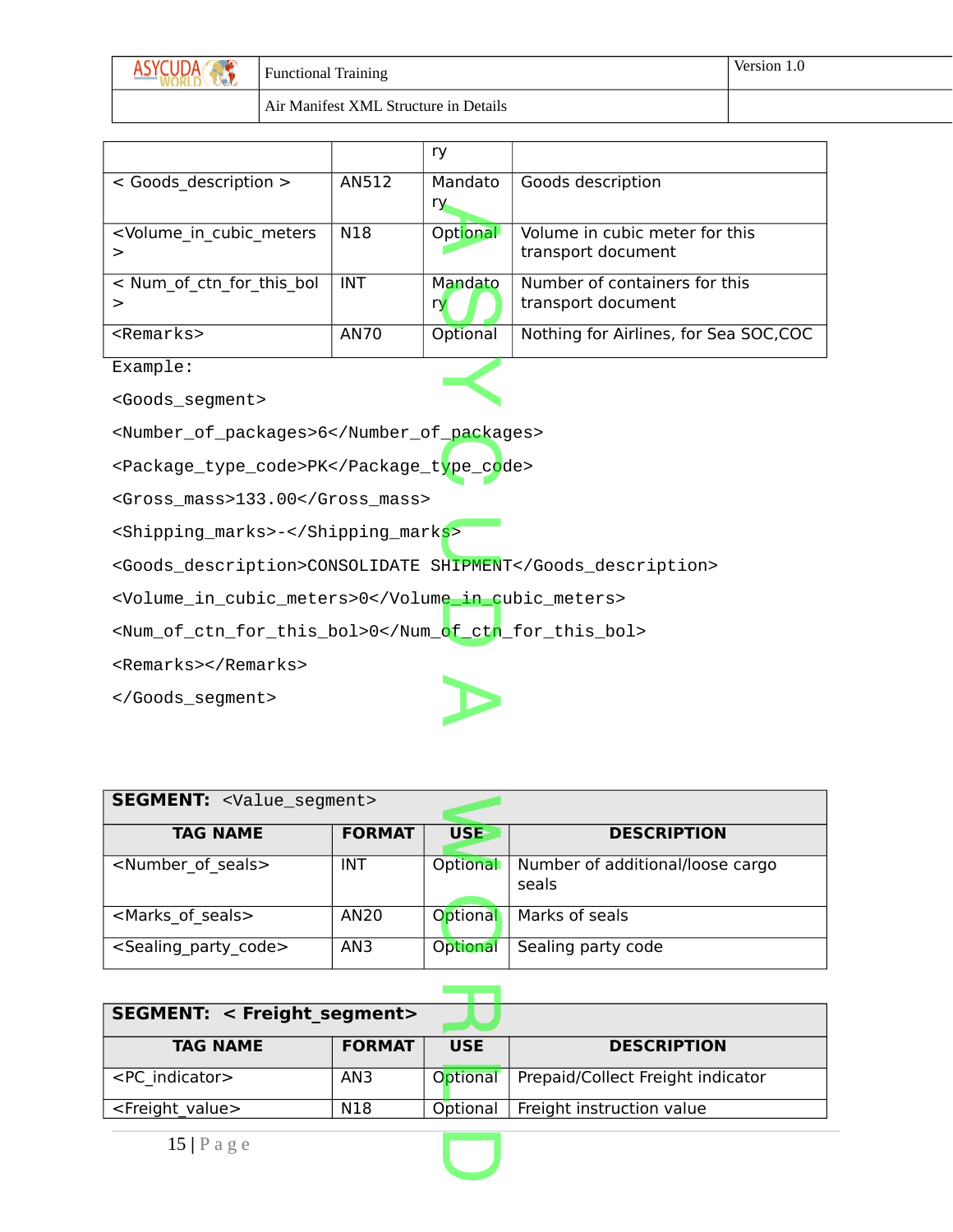| $\mathbf{v}$ | <b>Functional Training</b>            | Version |
|--------------|---------------------------------------|---------|
|              | Air Manifest XML Structure in Details |         |

| <freight currency=""></freight>          | AN3           | Optional   | Freight instruction currency     |  |  |  |  |
|------------------------------------------|---------------|------------|----------------------------------|--|--|--|--|
|                                          |               |            |                                  |  |  |  |  |
| <value_segment></value_segment>          |               |            |                                  |  |  |  |  |
| <freight_segment></freight_segment>      |               |            |                                  |  |  |  |  |
| <freight_value>0</freight_value>         |               |            |                                  |  |  |  |  |
| <freight_currency>ZZZ</freight_currency> |               |            |                                  |  |  |  |  |
|                                          |               |            |                                  |  |  |  |  |
|                                          |               |            |                                  |  |  |  |  |
|                                          |               |            |                                  |  |  |  |  |
| <b>SEGMENT: &lt; Seals segment&gt;</b>   |               |            |                                  |  |  |  |  |
| <b>TAG NAME</b>                          | <b>FORMAT</b> | <b>USE</b> | <b>DESCRIPTION</b>               |  |  |  |  |
| <number of="" seals=""></number>         | INT           | Optional   | Number of additional/loose cargo |  |  |  |  |

| IAG NAME                             | <b>FURMAI</b> | USE      | <b>DESCRIPTION</b>               |
|--------------------------------------|---------------|----------|----------------------------------|
| <number of="" seals=""></number>     | <b>INT</b>    | Optional | Number of additional/loose cargo |
|                                      |               |          | seals                            |
| <marks of="" seals=""></marks>       | AN20          | Optional | Marks of seals                   |
| <sealing code="" party=""></sealing> | AN3           | Optional | Sealing party code               |



| <b>SEGMENT: &lt; Customs segment&gt;</b> |               |                 |                          |  |  |
|------------------------------------------|---------------|-----------------|--------------------------|--|--|
| <b>TAG NAME</b>                          | <b>FORMAT</b> | <b>USE</b>      | <b>DESCRIPTION</b>       |  |  |
| <customs value=""></customs>             | N18           |                 | Optional   Customs value |  |  |
| <customs currency=""></customs>          | AN3           | <b>Optional</b> | Customs currency         |  |  |



| <b>SEGMENT: <insurance_segment></insurance_segment></b> |               |            |  |                         |  |  |
|---------------------------------------------------------|---------------|------------|--|-------------------------|--|--|
| <b>TAG NAME</b>                                         | <b>FORMAT</b> | <b>USE</b> |  | <b>DESCRIPTION</b>      |  |  |
| <lnsurance value=""></lnsurance>                        | N18           | Optional   |  | Insurance cost          |  |  |
| <lnsurance currency=""></lnsurance>                     | AN3           | Optional   |  | Insurance cost currency |  |  |
|                                                         |               |            |  |                         |  |  |